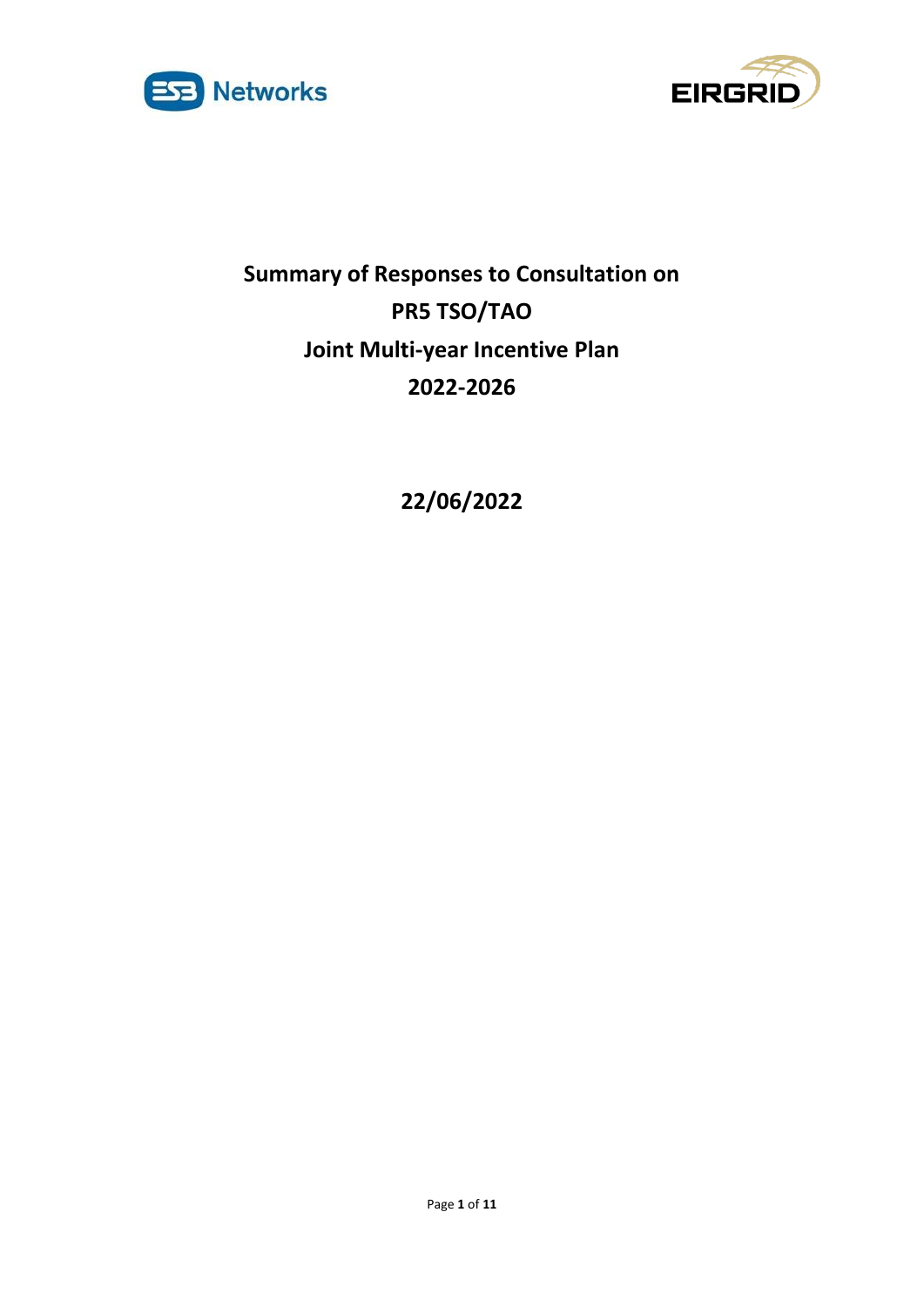



# **Table of Contents**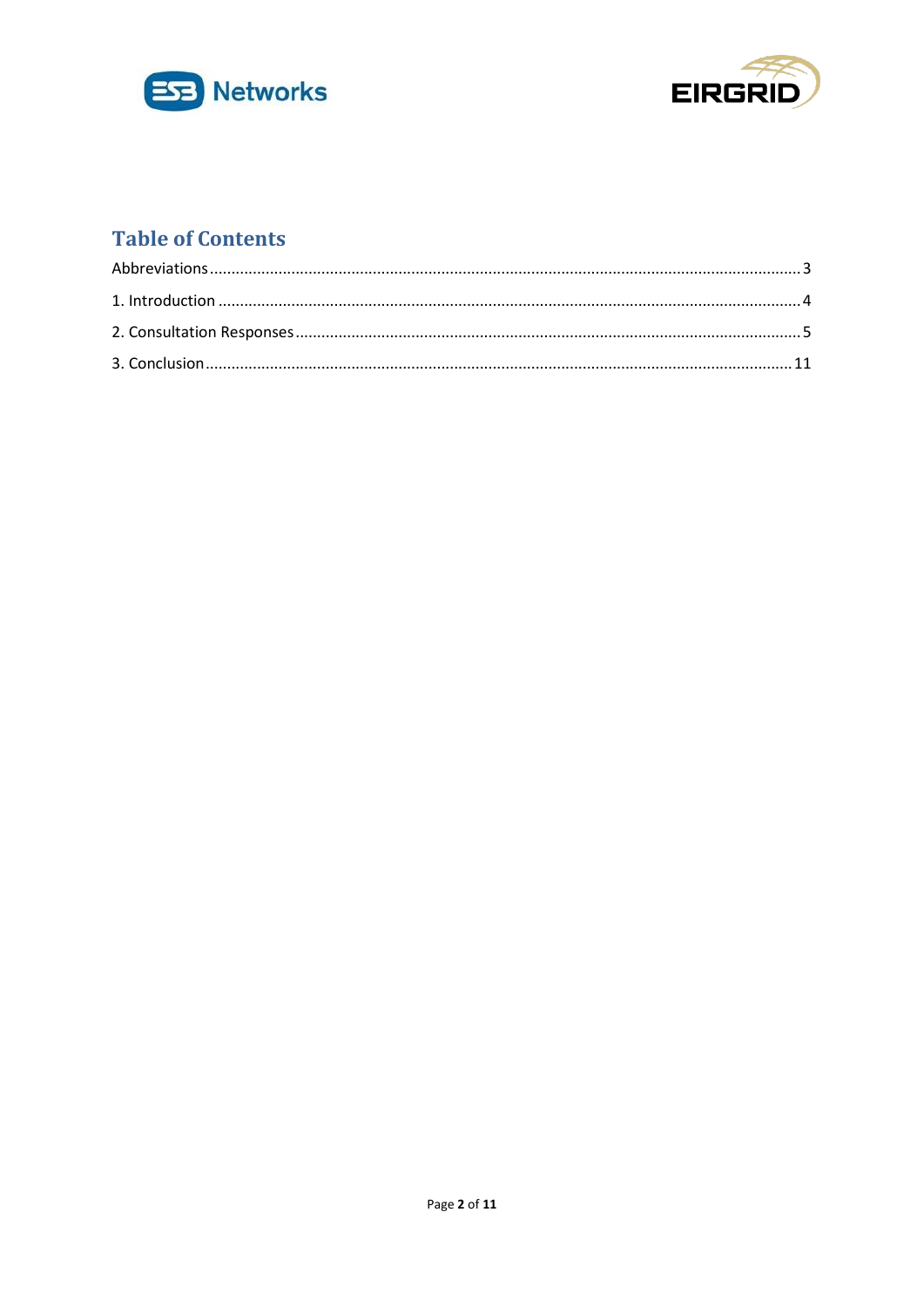



# <span id="page-2-0"></span>**Abbreviations**

| BGE             | Bord Gáis Energy                                   |
|-----------------|----------------------------------------------------|
| <b>CPP</b>      | <b>Committed Project Parameters</b>                |
| CRU             | <b>Commission for Regulation of Utilities</b>      |
| <b>DAO</b>      | Distribution Asset Owner                           |
| <b>DSO</b>      | Distribution System Operator                       |
| DS <sub>3</sub> | Delivering a Secure Sustainable Electricity System |
| <b>ESBN</b>     | <b>Electricity Supply Board Networks</b>           |
| ΙP              | Indicative Programme                               |
| PR5             | Price Review 5                                     |
| RES-E           | Renewable Energy Source - Electricity              |
| <b>SOEF</b>     | <b>Shaping Our Electricity Future</b>              |
| TAO             | Transmission Asset Owner                           |
| TDP             | <b>Transmission Development Plan</b>               |
| TSO             | <b>Transmission System Operator</b>                |
| WEI             | Wind Energy Ireland                                |
|                 |                                                    |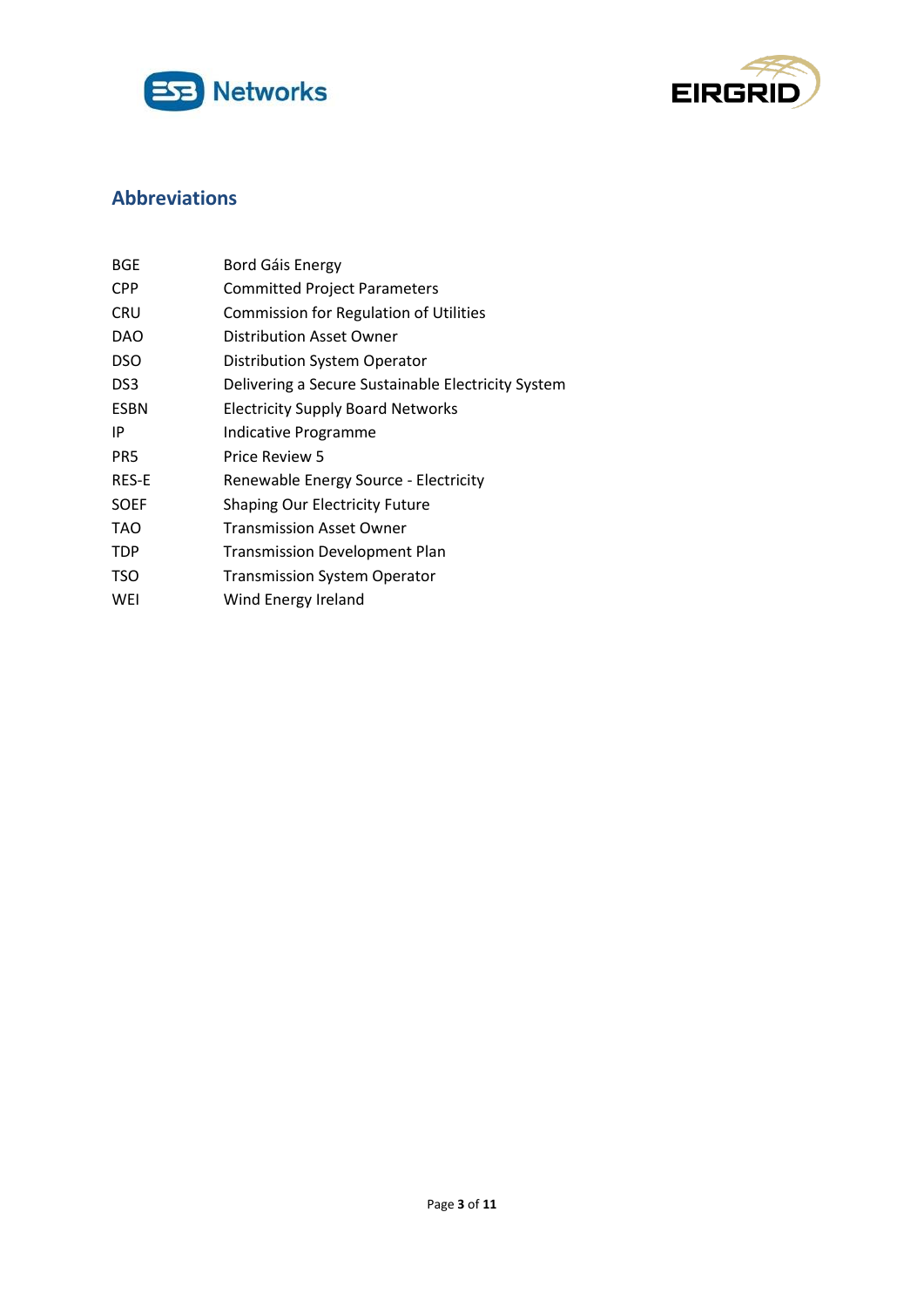



## <span id="page-3-0"></span>**1. Introduction**

EirGrid as Transmission System Operator (TSO) and ESB Networks as Transmission Asset Owner (TAO) published a joint paper for consultation on 15th October 2021<sup>1</sup> seeking interested parties' views on the proposed structure of and approach to enhancing and improving collaboration between the two organisations as contained in the joint multi-year incentives plan 2022-2026. The consultation remained open until 19th November 2021.

The consultation paper contained a proposed methodology to incentivise, audit and assess TAO/TSO collaboration during 2022-2026 using a multi-year Balanced Scorecard approach as requested by CRU. It contained the specific targets for the 2022, 2023 and 2024 calendar years (as well as 2025 and 2026 at high level) under each heading provided for in CRU/20/154, section 7.9. The TAO and TSO will also jointly submit an updated detailed multi-year plan to the CRU in September each year.

The TSO and TAO take a consultative approach to infrastructure delivery and this paper outlines the TSO and TAO's consideration of and responses to the feedback provided. We would like to take this opportunity to thank and acknowledge the inputs and constructive feedback of the two consultation respondents, one each from Wind Energy Ireland (WEI) and Bord Gáis Energy (BGE). In the following sections we summarise and respond to the submissions received.

Finally, some comments submitted related to matters of policy and other areas and are outside the scope of the consultation. As a result, these comments were not addressed in this consultation response document. Any subject matter feedback that is not within scope for this consultation was channeled to the relevant areas of TSO and/or TAO for further consideration.

<sup>1</sup> [http://www.eirgridgroup.com/site-files/library/EirGrid/TAO-TSO-Joint-Incentive-Multi-Year-2022-26-Consultation-](http://www.eirgridgroup.com/site-files/library/EirGrid/TAO-TSO-Joint-Incentive-Multi-Year-2022-26-Consultation-Paper.pdf)[Paper.pdf](http://www.eirgridgroup.com/site-files/library/EirGrid/TAO-TSO-Joint-Incentive-Multi-Year-2022-26-Consultation-Paper.pdf)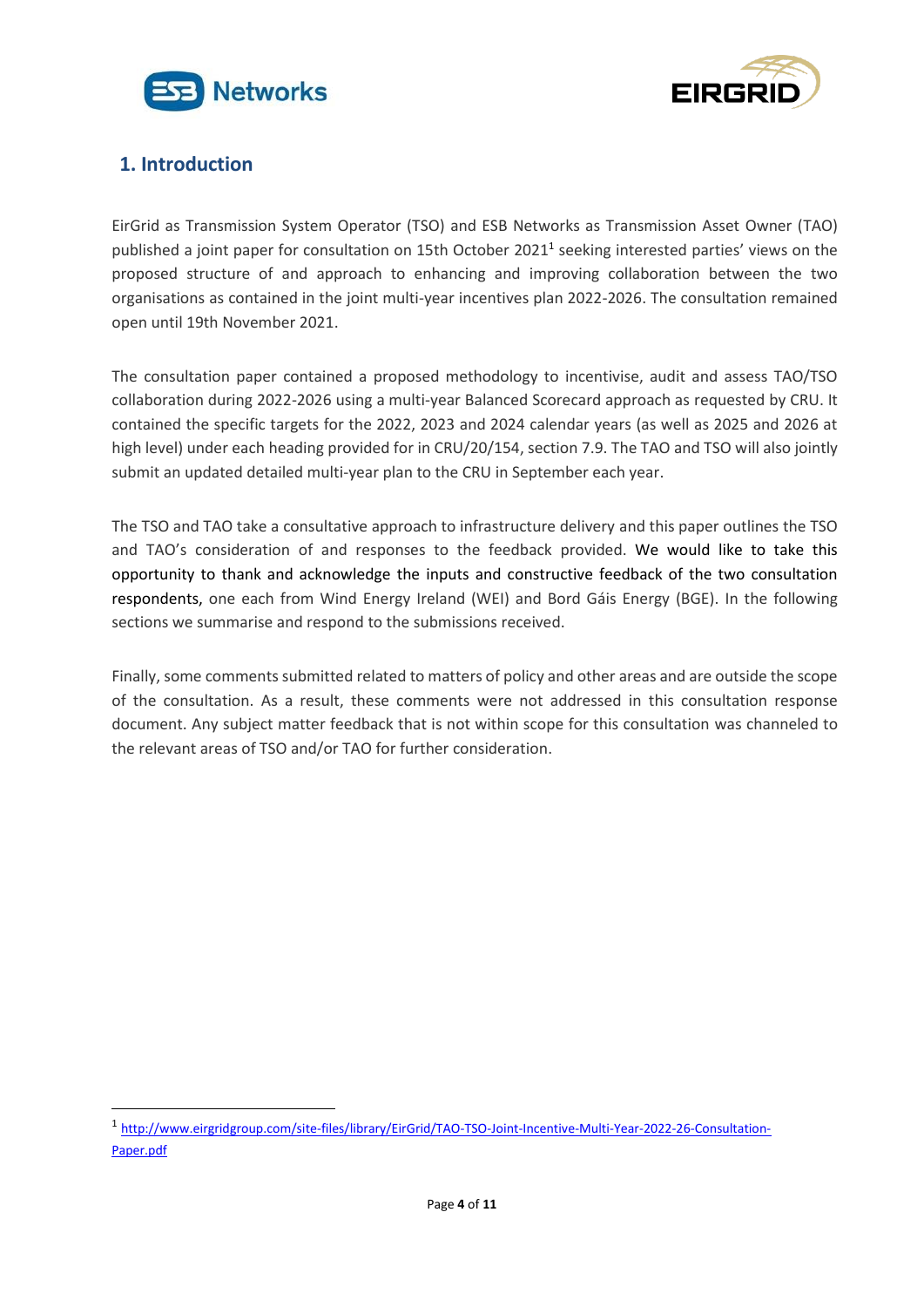



### <span id="page-4-0"></span>**2. Consultation Responses**

The respondents welcomed the opportunity provided by the joint consultation process to comment on the joint PR5 multi-year incentives plan. The TSO and TAO are pleased that there is support for the consultative approach taken to the development of the joint incentives and we will continue to work with our stakeholders as the multi-year plans develop.

The following sections provide an overview of the submissions received and our responses to the issues raised.

#### **Comments Received:**

With regard to the network company collaboration, BGE stated:

*"In the PR5 decision around this TSO-TAO incentive, the CRU recorded the reasoning behind the incentive wasto "improve collaboration and innovation in delivery of transmission network improvements as well as promoting a whole-of-system approach to the transmission and distribution networks". We believe that if the TAO works alongside the DAO and coordinates with both system operators (SOs) as suggested above, this would be very conducive to the whole of system approach envisaged by the CRU. The effectiveness of this collaboration across the SOs and DAO could for example be measured under the 'deployment of new technology' and/ or 'joint process improvement' work areas of the TSO-TAO joint incentive."*

#### **Joint Response:**

The TSO and TAO recognise the need to increase collaboration in order to deliver on our PR5 and 2030 commitments. To this end the companies have re-organised our infrastructure delivery internal structures to ensure greater alignment and to facilitate greater efficiency in decision-making. The two organisations have committed to increased collaboration at the highest levels by signing a joint infrastructure delivery charter in 2020 which affirms this strong commitment.

Respondents are requested to refer to the PR5 TSO-DSO incentive multi-year plan and consultation response document for further information on this topic.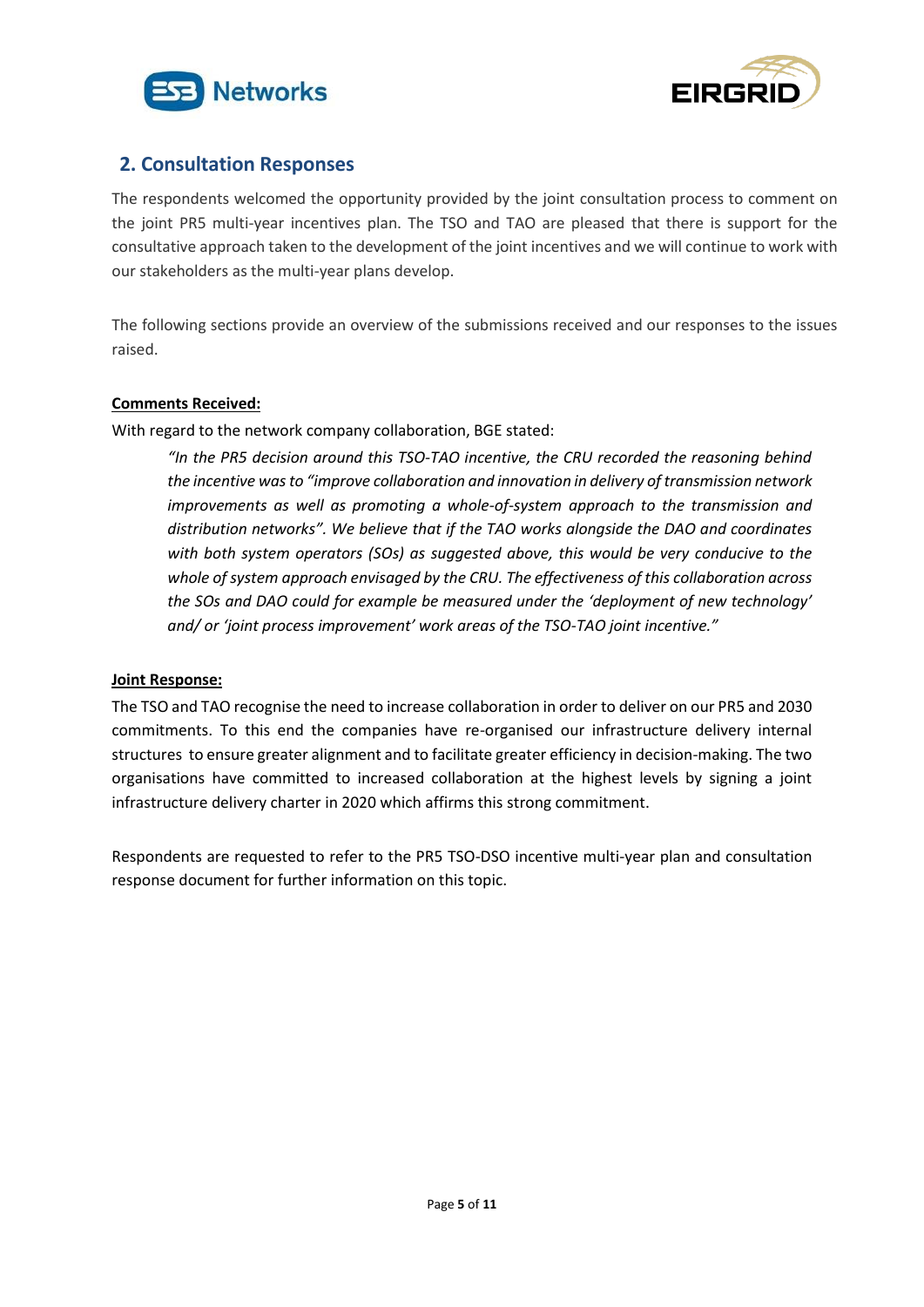



With regard to the TSO-TAO Joint Incentive Proposals, BGE stated:

**"***Regarding the proposals in this TSO-TAO consultation, we very much welcome the 2021 joint TAO/ TSO project cost estimating working group to improve the cost information available to the TSO, established under the 'Asset and Programme data exchange' work area. The outputs of this working group together with the planned sharing of the systems and data records relating to transmission assets and transmission work planning and delivery that are required to enable the TSO to plan the system would in our view better enable the type of constraints assessments and constraints alleviation planning we have in mind. This TSO/ TAO information coupled with the load flow studies ESBN is carrying out under its 2030 system needs workstream together should help address BGE's ask for the SOs to have concrete milestones and plans around constraints assessment on both systems and plans for constraint alleviation as outlined in (a) – (d) above."*

#### **Joint Response:**

The TSO and TAO welcome the support noted by BGE in the data exchange area. These improvements do facilitate the updated information post completion of infrastructure delivery which is fed back into the TSO's databases for transmission operation and transmission system planning. This is a critically important aspect of data exchange between the two companies as are the continuous process improvements undertaken by the two organisations to facilitate timely infrastructure delivery and to minimise outturn variances on transmission projects.

For additional information regarding constraints, respondents are requested to refer to the TSO's PR5 Imperfections and Constraints Incentives multi-year plan and consultation response document.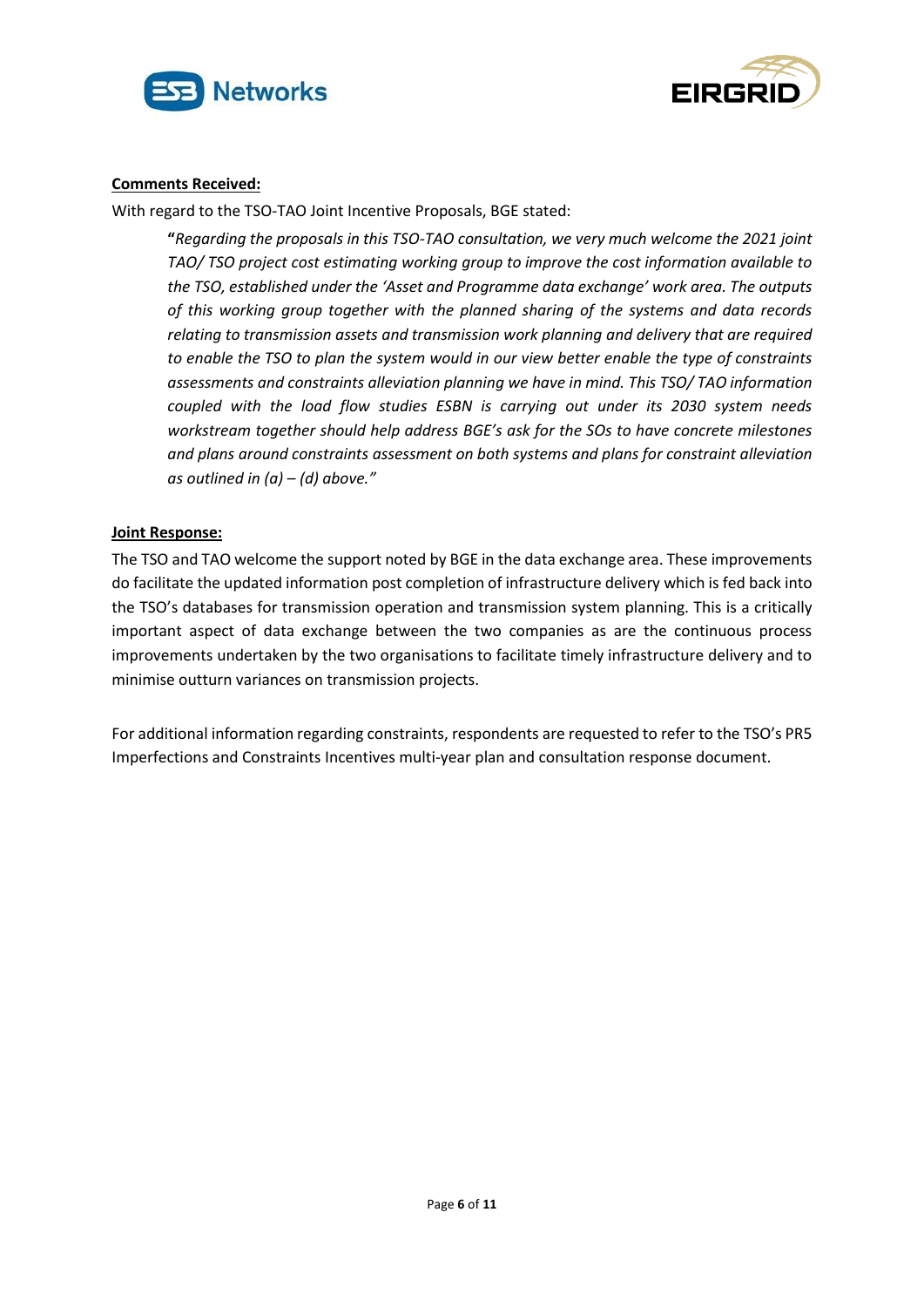



#### **Comment:**

With regard to the Dublin Area Constraints, BGE stated:

*"We recognise that this is not an easy task and suggest that as a starting point, constraints and congestion issues around Dublin could be prioritised. BGE believes that unless significant consideration is given to addressing constraints and prioritising solutions for constraints of biggest impact (markets and consumer cost wise), then market inefficiencies will continue and the need to minimise consumer costs and avoid reoccurrences of security of supply risks will not be addressed."*

#### **Joint Response:**

The TSO and TAO have prioritised the progression of several major projects and programmes in the Dublin and Greater Dublin regions specifically to alleviate security of supply and congestion issues and to provide the capacity for the region to expand and renew the transmission network. The CRU's PR5 Reporting and Incentives Framework Decision (CRU/20/154) provides for a separate Local/Dublin Security of Supply Incentive focussing on this matter.

#### **Comment:**

With regard to the Project Initiation to CPP Agreed Phase Metric, BGE stated:

*"the TAO and TSO aim to progress 25 transmission projects from IP to CPP agreed (within the target timeline in the Infrastructure Agreement) for each of the years from 2022 to 2024. Due to the particular nature of this incentive however the target list of projects will not be agreed by the TSO and TAO until the start of the relevant calendar year. In our view projects that are prioritised for delivery, including those in the TDP, should be chosen based on quantitative criteria including their contribution to the alleviation of constraints and by corollary for their positive impacts on security of supply mitigation and reducing imperfection charges*."

#### **Joint Response:**

The TSO prioritises the system reinforcement projects that it progresses (via a CPP issued to the TAO) according to those projects that deliver solutions to meet the highest order or most pressing needs identified in the initial assessment and study stages. This is balanced with our obligation to progress customer connection projects for contracted generation and demand customers and the need to maintain security of supply.

ESB Networks as DSO and DAO both operates the distribution system, and plans and delivers Distribution System capacity, maintenance and reinforcements. Through existing processes, and under the new PR5 delivery and incentive frameworks, ESB Networks works in close collaboration with the TSO to deliver on the CRU's PR5 objectives, which includes resolving local security of supply challenges.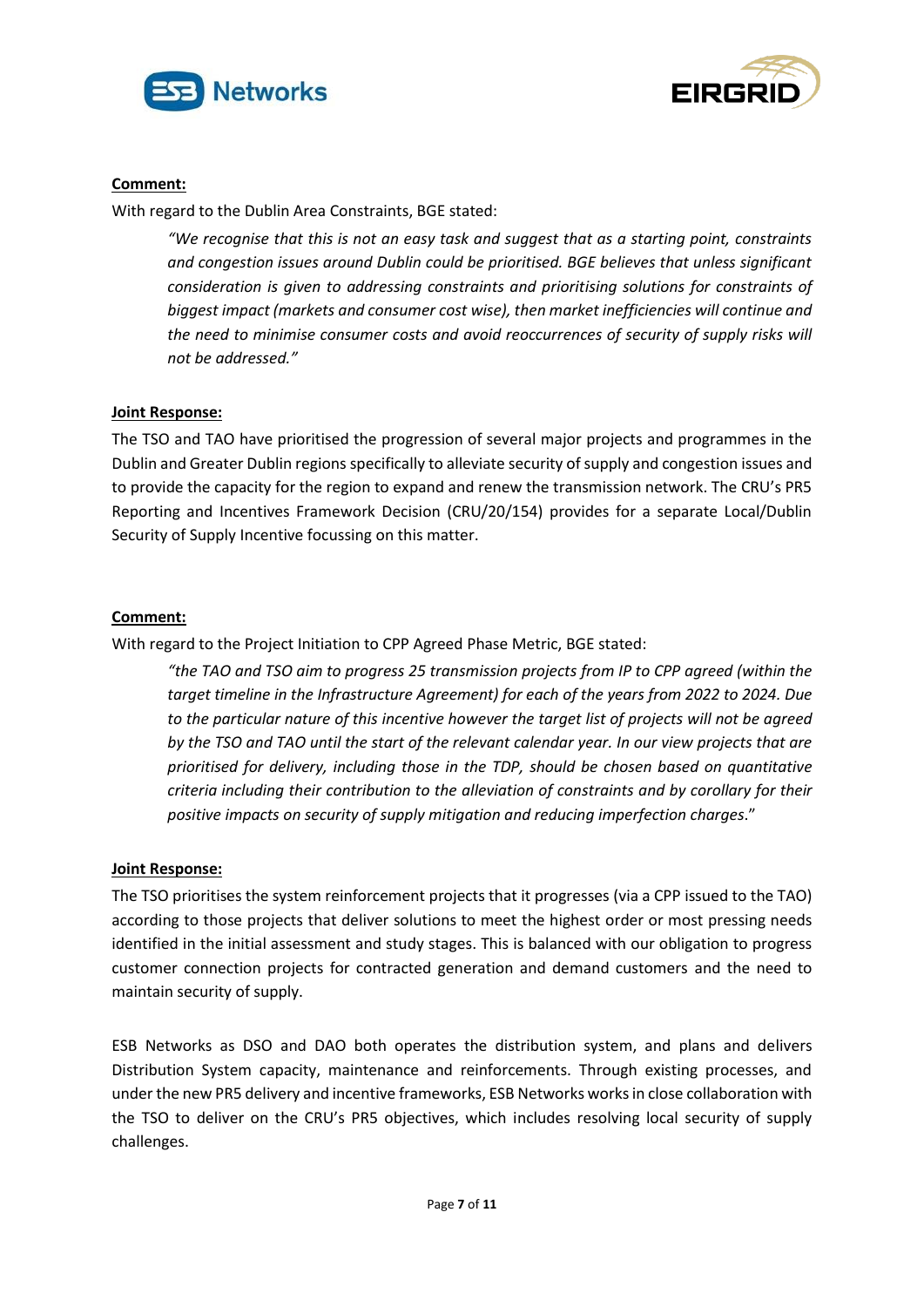



The TSO and TAO will further consider the noted IP-CPP process improvements for future years as part of this metric.

#### **Comments Received:**

With regard to the Deployment of New Technology metric, WEI stated:

*"that the deployment of these technologies should be clearly linked to the implementation of the Shaping our Electricity Future roadmap and delivery of the Climate Action Plan targets for onshore and offshore wind. The appendix provided is too vague on detail for the rollout of new technologies such as dynamic line ratings for example. The plan calls for further analysis and rollout in 2023 and 2024 but this should be linked to plans in SOEF, and the projects outlined in the final roadmap, as well as additional measures that are needed to deliver 80% RES-E by 2030"*

#### **Joint Response:**

The TSO will incorporate new technologies into programmes and implementation plans as these technologies are developed between the TSO and TAO**.** Further analysis is always required after the first installation of a new technology before giving the go-ahead for an extensive rollout and deployment across the transmission network and across multiple projects. The assessment of new technologies is facilitated within the TSO's Six Step development process and will be aligned with our 2030 RES-E targets.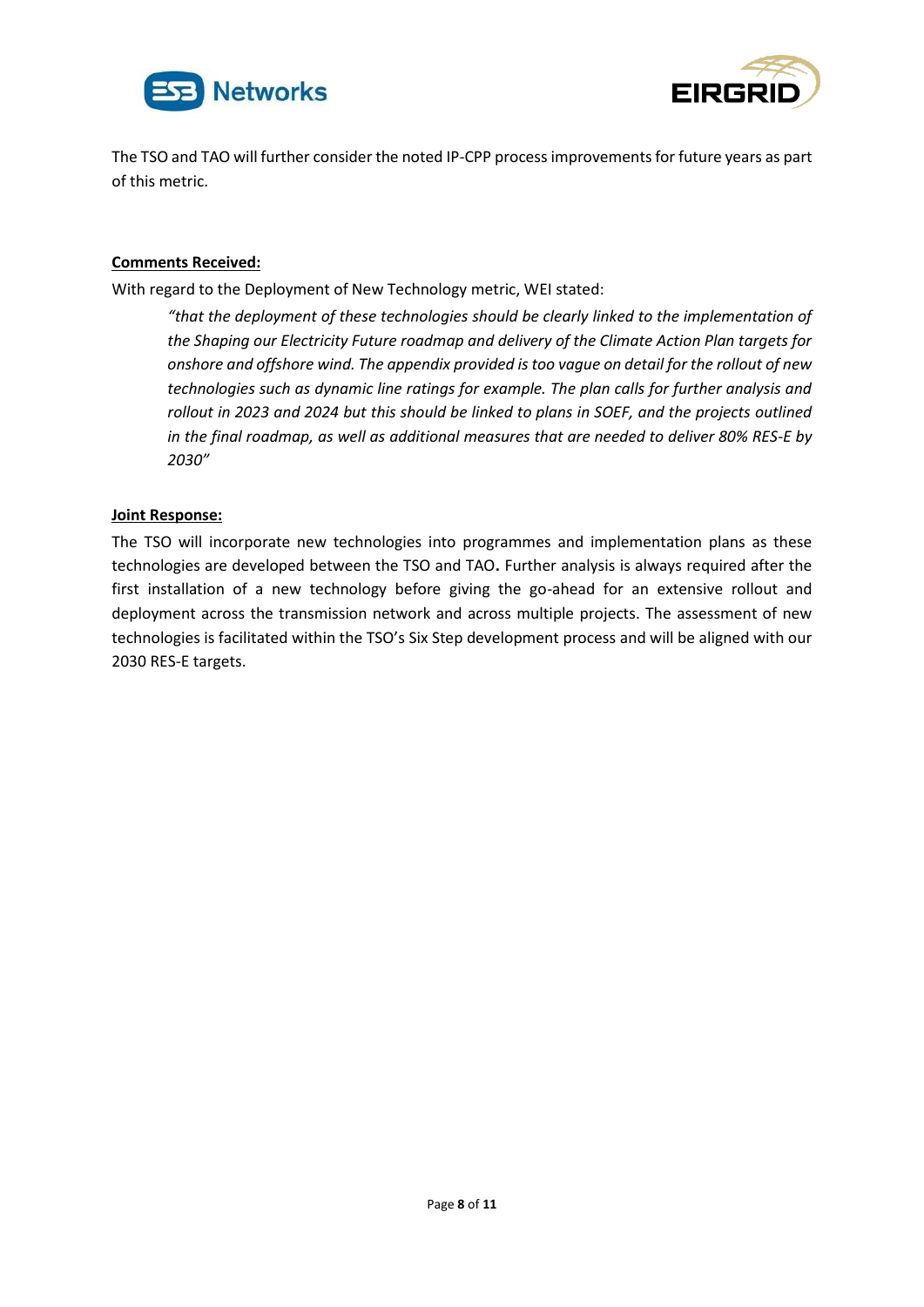



With regard to the Project Initiation to CPP Agreed Phase, WEI stated:

*"WEI welcomes the initiative to measure time taken from the issue of Indicative Programmes and CPPs by the TSO to reaching CPP agreed with the TAO in a calendar year. The initiative would benefit from calling out specific projects that are included in the TDP and SOEF Roadmap and having specific targets for these in the relevant years that TAO and TSO could then be assessed against.* 

*We would also query as to how meeting as low as 50% of a target could be deemed "acceptable", especially given this wouldn't include projects that can be discounted from targets if they are deferred or delayed due to circumstances outside of the control of either the TSO or TAO. The number of projects that are chosen per year for the metric (25) should be increased to take into account all TDP projects, and more recent SOEF projects and new connection projects".*

#### **Joint Response:**

The TSO and TAO recognise that this Joint metric is accelerating delivery timelines by placing an additional focus on a core aspect of project development. Both the TDP and SOEF roadmap will continue to be updated through the course of PR5. The TSO published the SOEF roadmap in October 2021 following extensive consultation with key stakeholders, Government, and industry. The roadmap clearly sets out what is required in the areas of the Market, Network and Operation of our Grid to meet our 2030 targets. The targets and incentives included in the TSO/TAO joint balanced scorecard will evolve over the years and projects will be added at the appropriate time to each of the relevant steps in the framework.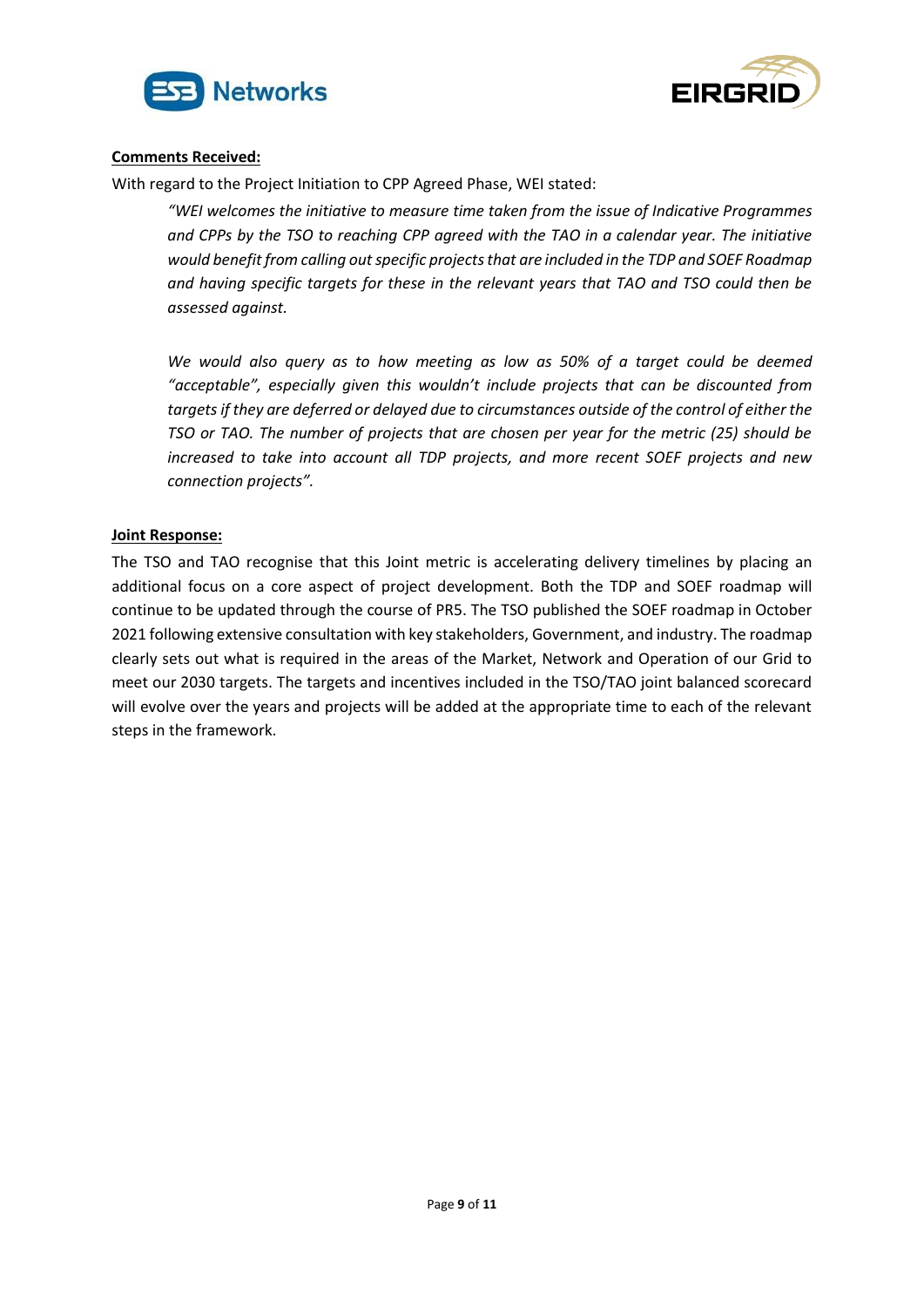



With regard to Joint Process Improvement, WEI stated:

*"Construction and energisation of contestably built assets will be a key component of meeting our renewable energy targets. While WEI acknowledges that there has been improvement in the design and construction review processes carried out by the TSO, DSO, and TAO, there are still areas for improvement. One particular area of concern is the parallel approach taken to design and construction review by the TSO and TAO on TSO connected projects. Our members have experience of numerous projects where multiple design and snag item logs are developed which can contain conflicts and contradictions leading to design and construction delays. The current process can also result in post construction design reviews even though the connecting party had been led to believe that all logs had been closed. It is WEI's view that the TSO and TAO should be incentivised to have a common design and construction quality review process and eliminate the potential for conflicts and contradictions which result in time delays and cost overruns".*

#### **Joint Response:**

The TSO and TAO continue to actively engage in the development and implementation of joint process improvements. This is a central tenet of our collaboration approach.

The parallel approach as referred to is captured in the existing process established between the TSO and the TAO where the TAO carries out a parallel "due-diligence review" of TSO customers' design and construction activities on contestably built assets. This parallel process is an important process as it ensures during project development that the assets designed and constructed are fit for connection and for asset ownership transfer.

The TSO and TAO are actively working together as part of a Joint Contestable Design Review/Due Diligence Working Group. The working group including TAO and TSO representatives has worked to revise and streamline the process with the common goal of making it more efficient and responsive for customers seeking grid connections but at the same time ensuring a consistent level of quality assurance. A revised process document is at an advanced stage of completion outlining the definitions, roles, point of contacts and responsibilities of all parties involved in the contestable design and construction process. The revised process includes a number of new initiatives which are expected to be agreed by the TSO and TAO in 2022. Once approved, the relevant external documents will be updated.

The TSO and TAO will continue to develop and implement a variety of process improvements over the lifetime of the joint multi-year incentive plans.